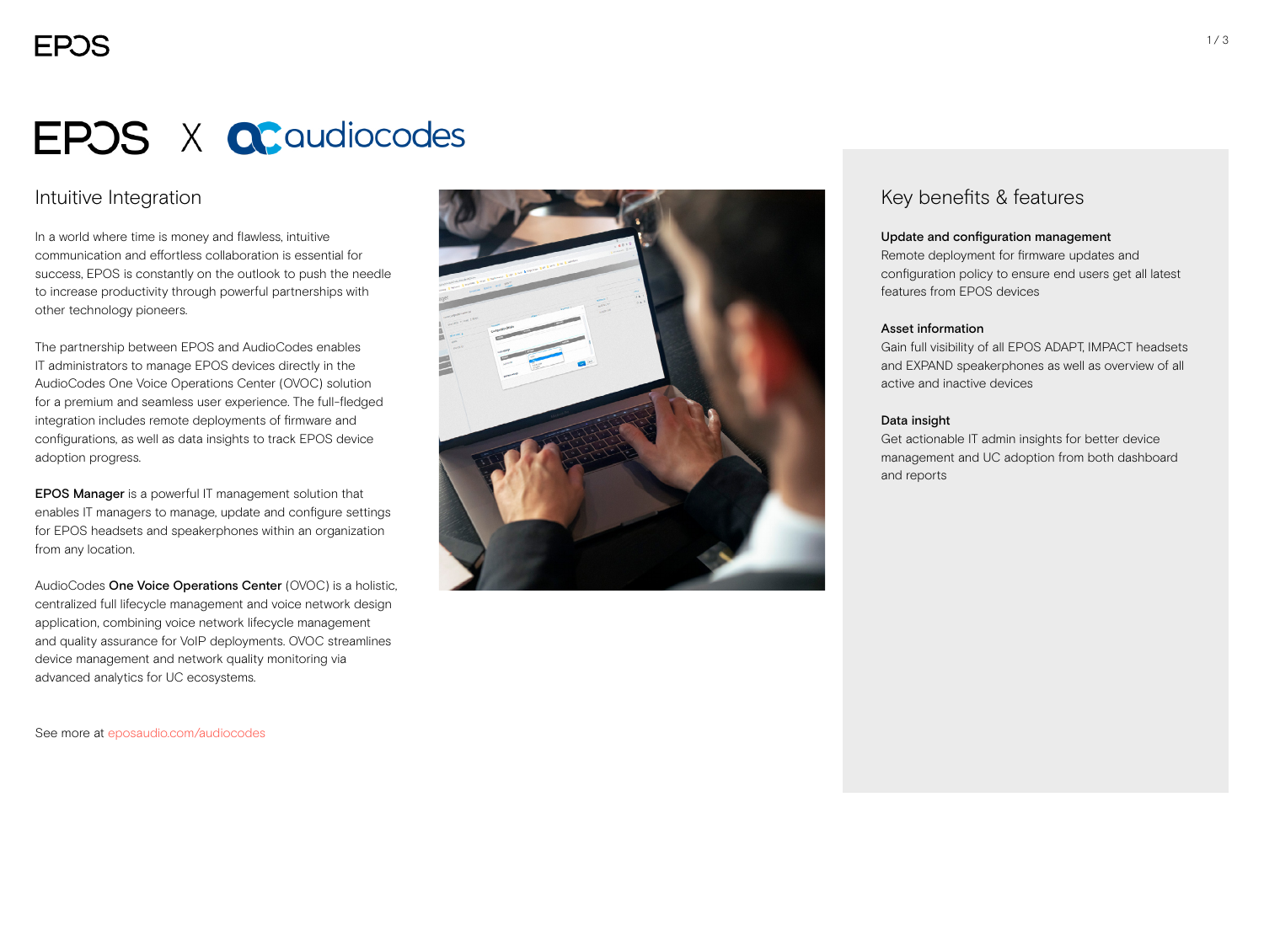# **EPOS X QC** audiocodes

## Technical Integration Data

EPOS Manager functions and data supported by AudioCodes OVOC are shown below.

| Dashboard                  | Overview of device activeness status, device firmware, agent<br>software, call activity and deployment status.                                                                                                              |
|----------------------------|-----------------------------------------------------------------------------------------------------------------------------------------------------------------------------------------------------------------------------|
| Firmware update            | Supports three different modes for management device<br>firmware updates: silent, mandatory, and optional.                                                                                                                  |
| Configuration              | Get the latest configuration files for each device, which can<br>be customized and deployed to end users.                                                                                                                   |
| User and Groups Management | Supports manual group and active directory (AD) group for<br>firmware and configuration deployment.                                                                                                                         |
| Reports                    | - Device adoption to track active and inactive device trends<br>in the organization<br>- Call history data to track device usage<br>- Firmware status on both device family and model to track<br>firmware version details. |

### EPOS APIs

EPOS API provides data insights to give an overview of audio device information, headset usage and call data in the organization. Also provided are the following APIs for device firmware and configuration management:

- − Asset data API
- − Report data API
- − Update management API
- − Configuration management API

All EPOS APIs are REST APIs with JSON response and accessed over HTTPS.